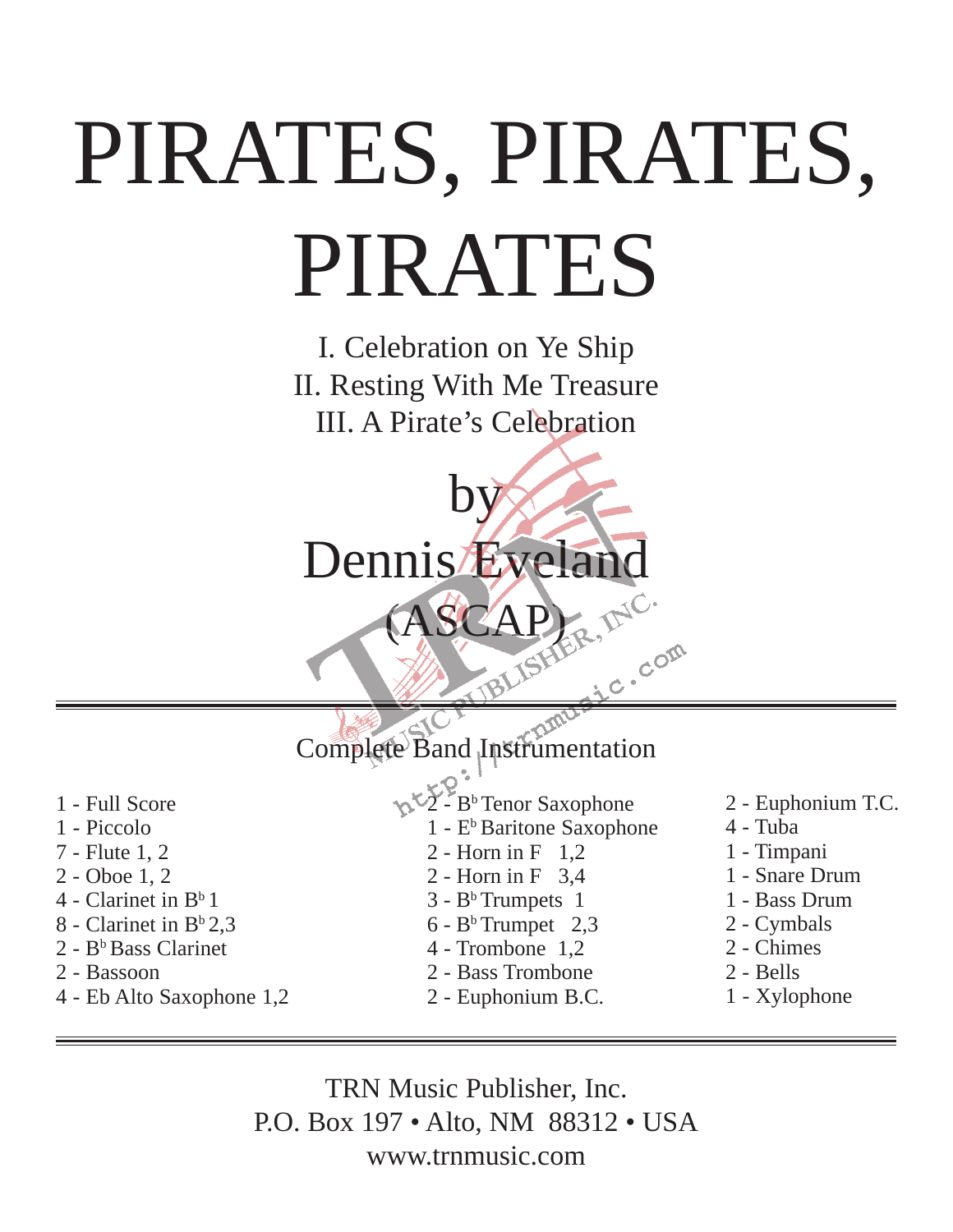## **"Pirates, Pirates, Pirates"**

**"Pirates, Pirates, Pirates"** was composed to describe the everyday life of a pirate. Movement I is entitled **"Celebration on Ye Ship."** In this movement, we have to imagine that our pirate has just finished raiding another ship and taking back all of the treasure. Imagine the pirates as they are drinking, dancing and celebrating this victory. You can even imagine the pirates dancing a jig.

Movement II is **"Resting with Me Treasure."** After enjoying a great celebration, our pirate is tired and decides to take a much deserved nap. During this nap, we can imagine the sound of the waves, birds flying overhead, and a gentle breeze as our pirate is asleep on his hammock.

The concluding movement is entitled **"A Pirates' Celebration."** Our pirate has awakened from his nap and is ready to celebrate with fellow pirates of their victory. We can imagine the pirates dancing, singing, drinking and having the time of their lives.

#### **About the Composer - - -**



**Dennis Eveland** is now in his 25th year of teaching instrumental music education. He earned a Bachelor of Arts Degree from Western Illinois University, and a Master of Music Education from Vandercook College of Music. He also has an Administrative Certificate from Texas A&M International University.

 Mr. Eveland has studied horn with Roger Collins, Ethel Merker, Arden Keen, and John Thompson. He has also studied with Dale F. Hopper, Dennis L. Johnson, Christopher Izzo, Roger Rocco, Dr.Victor Zajec,

Bart Ghent, Michael Katterjohn, and Kelly Love to name a few.

 Mr. Eveland began his teaching career in Toulon, Illinois and has spent the past 21 years teaching in the United Independent School District in Laredo, Texas. He has experience teaching at both the middle and high school levels.

 Mr. Eveland is a very active marching band arranger, as well as a composer. He has either written or arranged over 40 selections for competitive marching bands. His arrangements have earned several bands advance to Area Level of the Texas State Marching Band Competition.

 Dennis and his lovely wife, Felisa, are the proud parents of Willie and Tammy. He is available to write commissions for concert band, marching band, and orchestra works.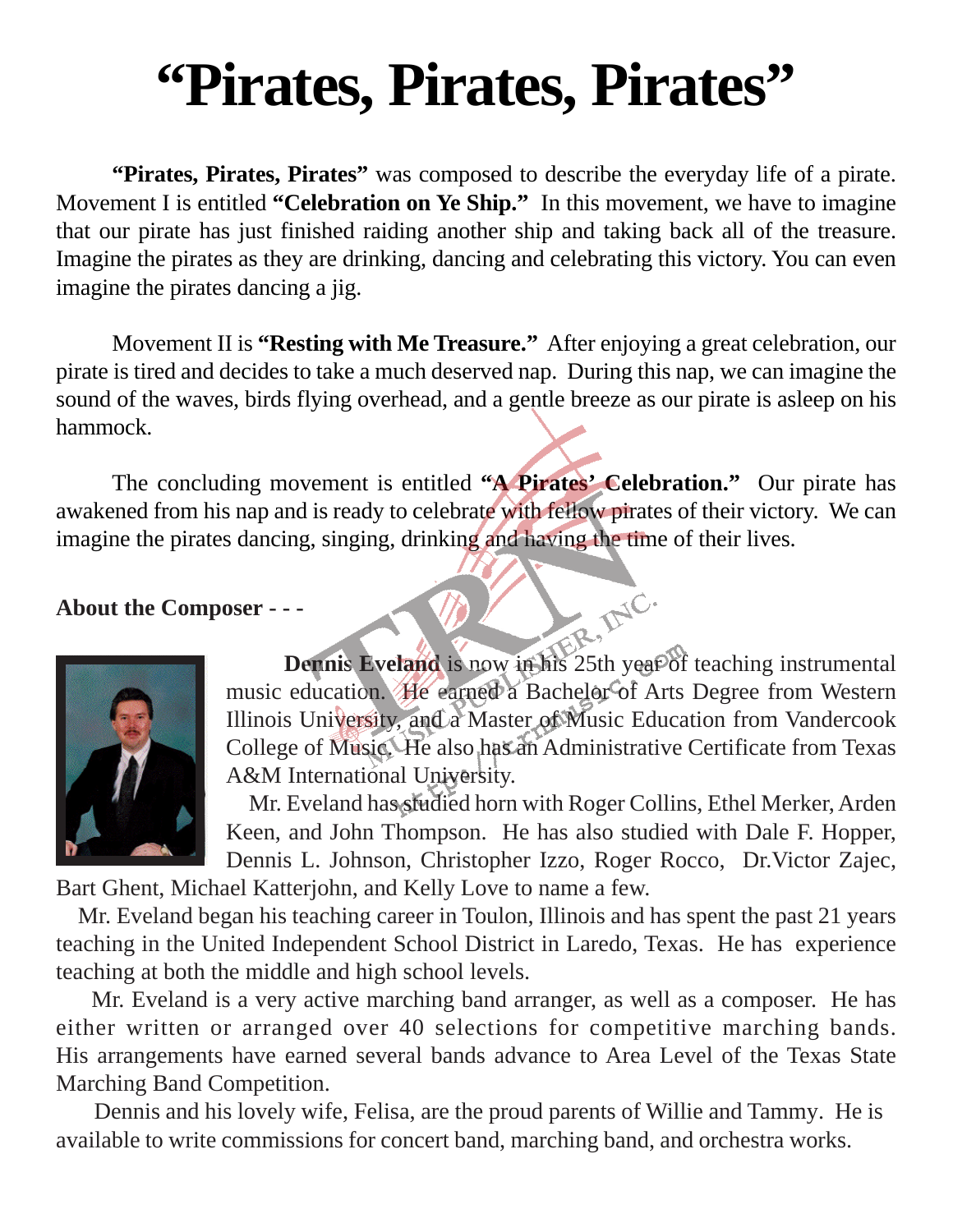#### Pirates, Pirates, Pirates



Copyright © MMX by TRN MUSIC PUBLISHER, INC. All Rights Reserved. Printed in U.S.A. International Copyright Secured.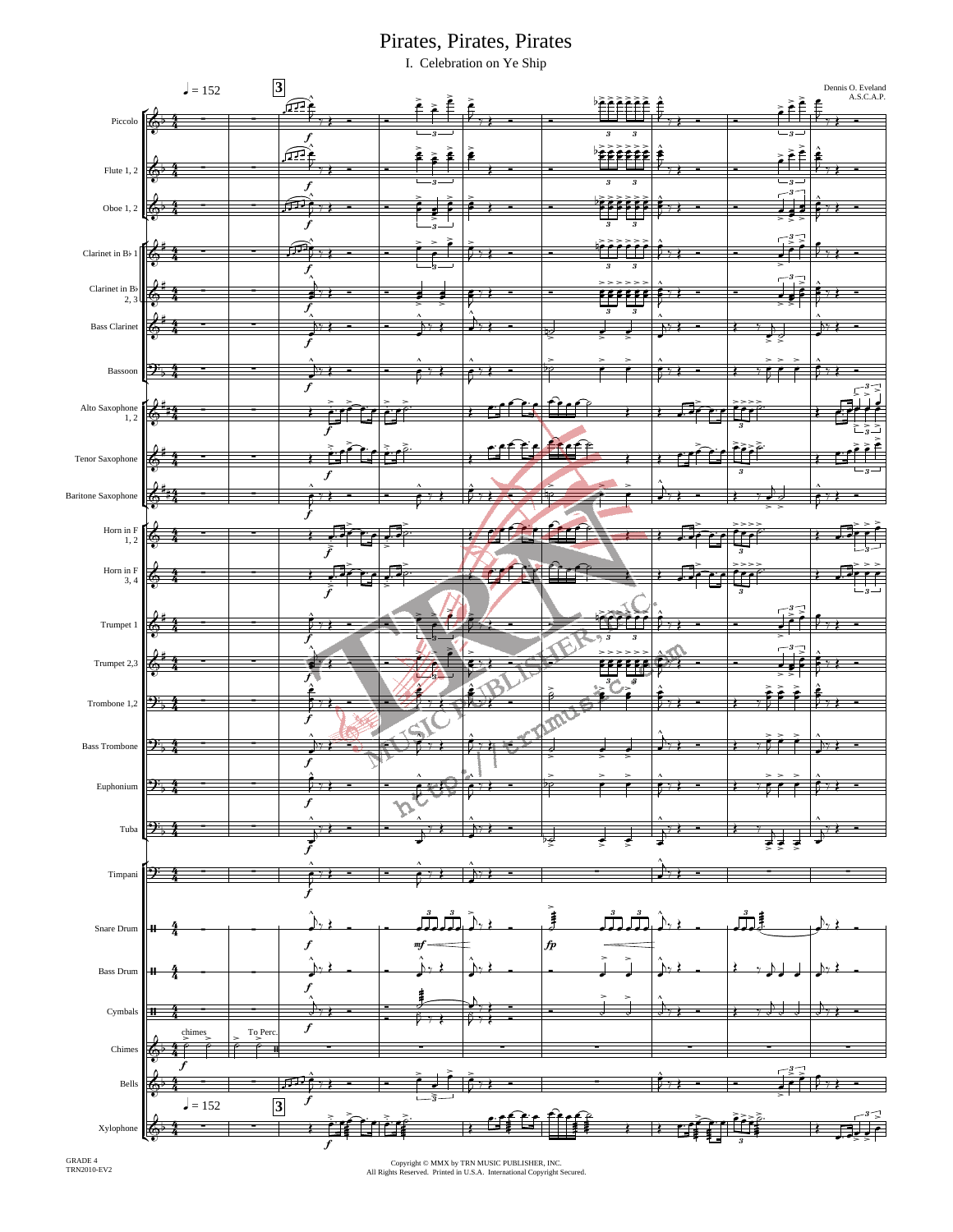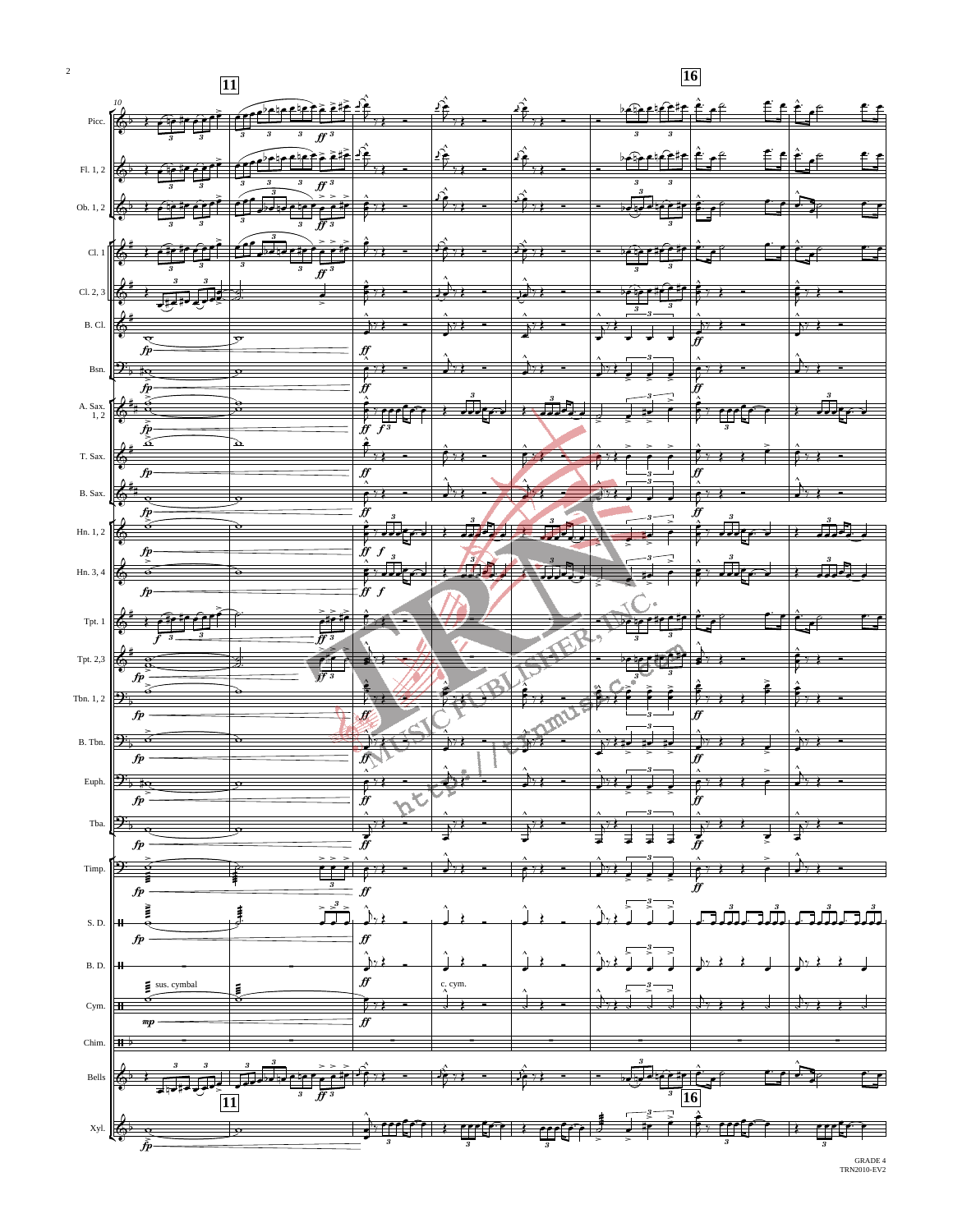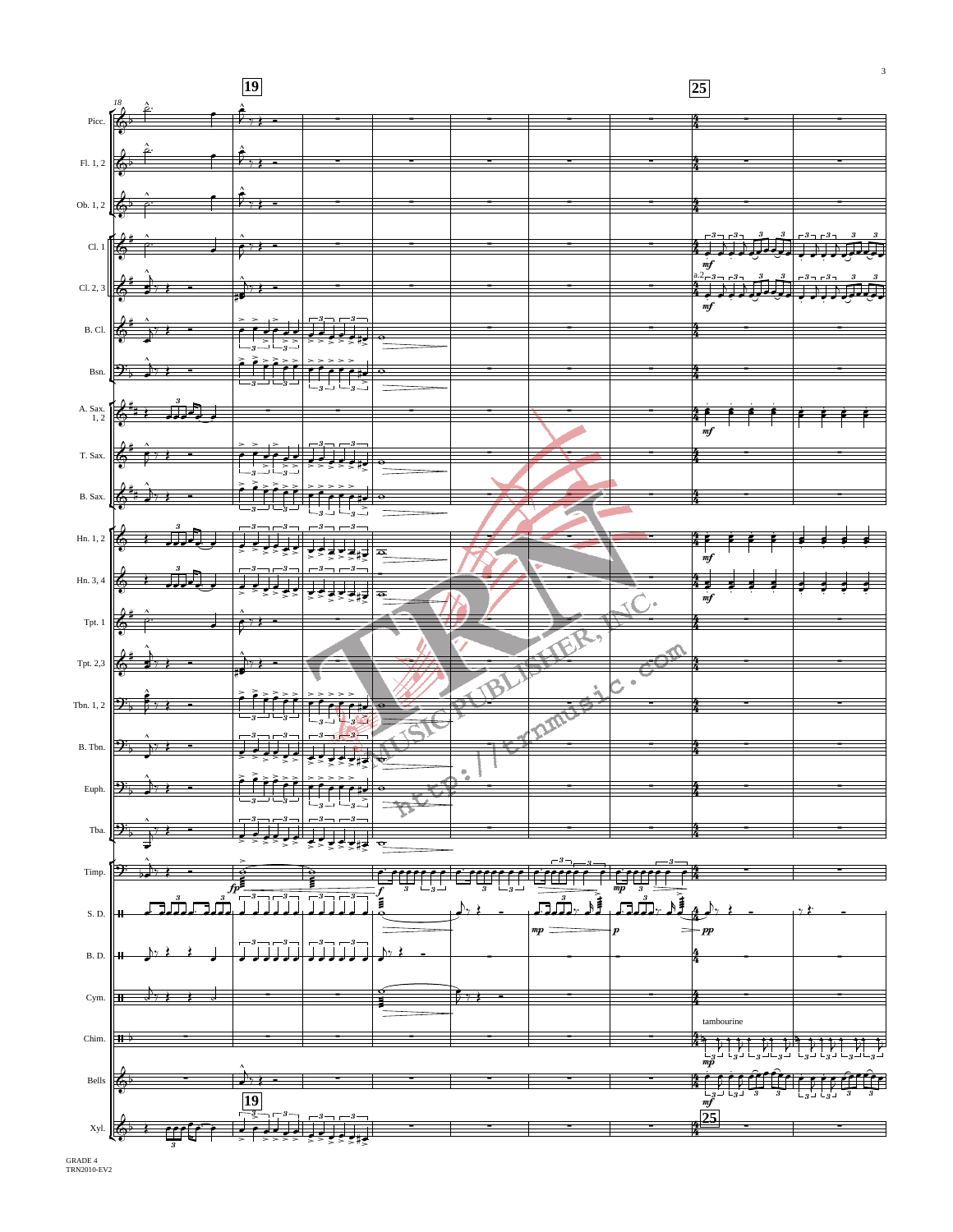

4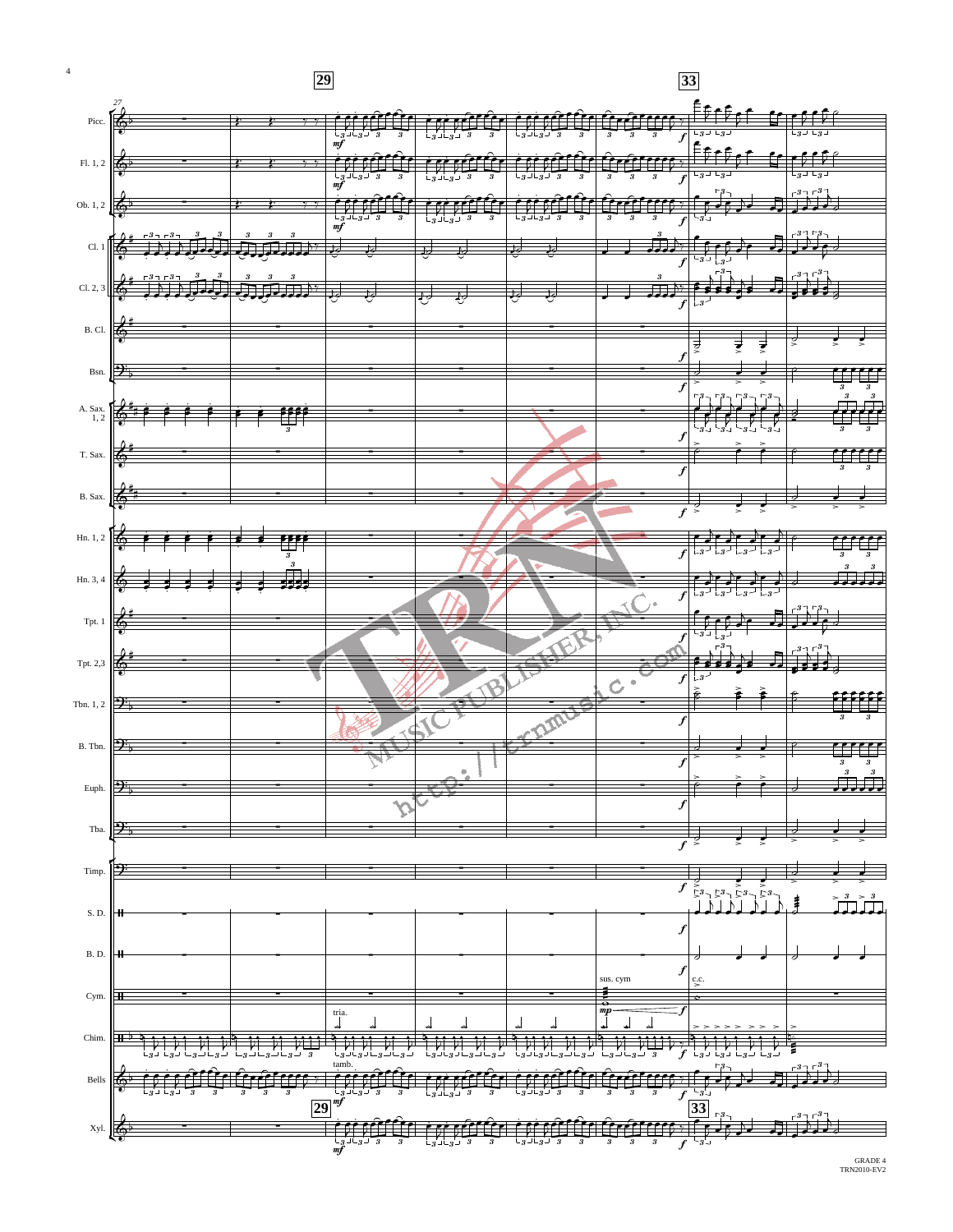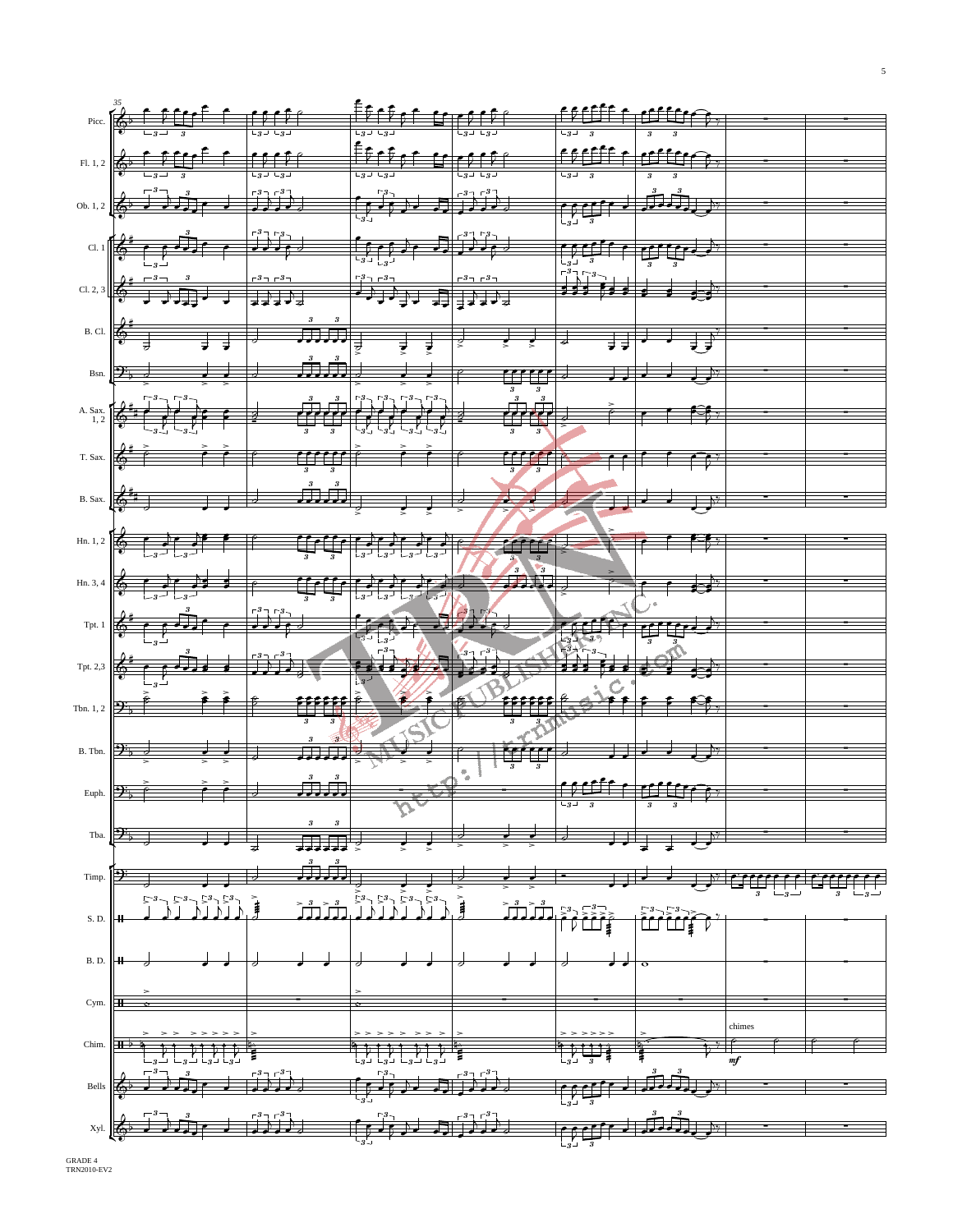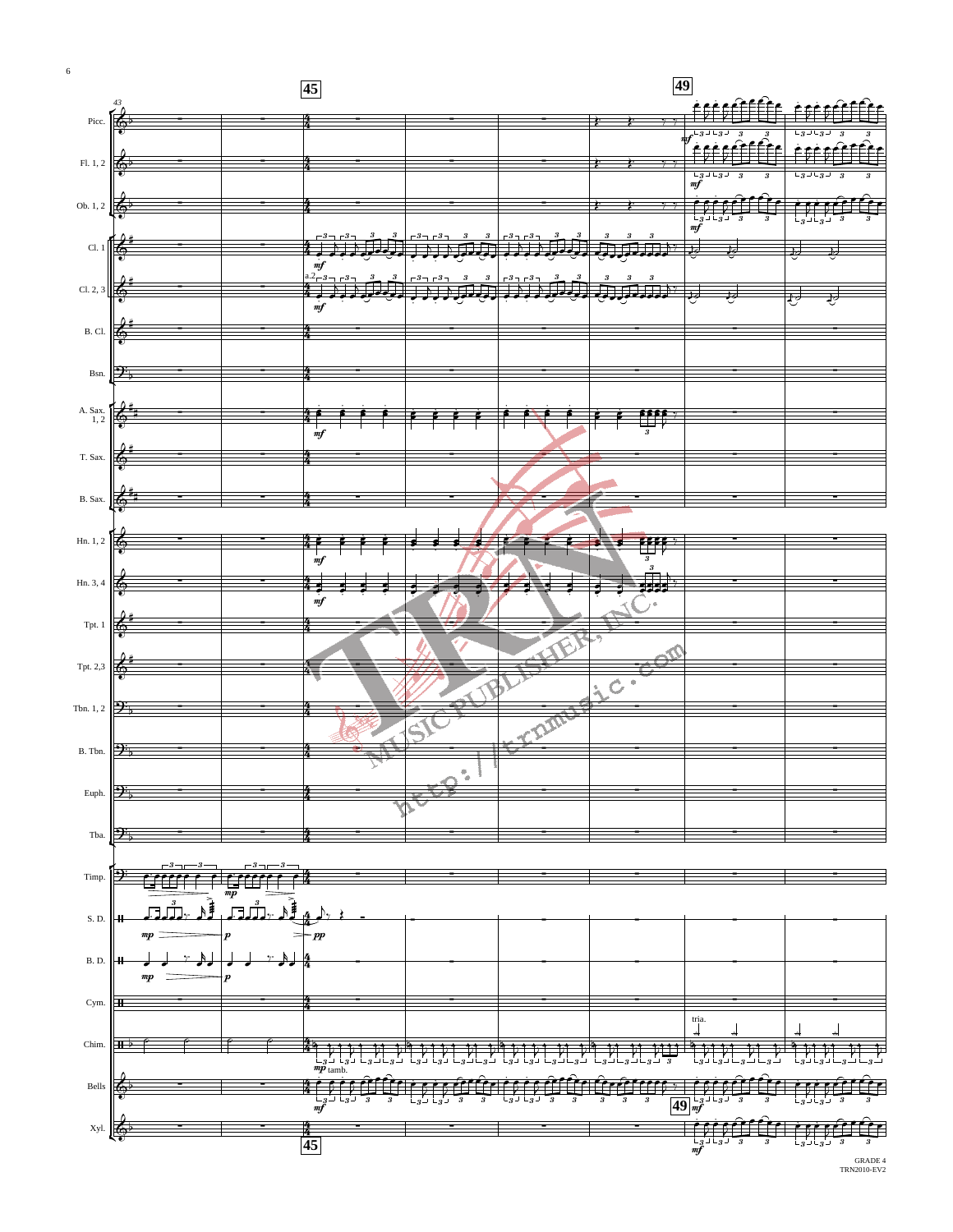|                                             | $\text{Proc.} \begin{picture}(20,10) \put(0,0){\line(1,0){15}} \put(0,0){\line(1,0){15}} \put(0,0){\line(1,0){15}} \put(0,0){\line(1,0){15}} \put(0,0){\line(1,0){15}} \put(0,0){\line(1,0){15}} \put(0,0){\line(1,0){15}} \put(0,0){\line(1,0){15}} \put(0,0){\line(1,0){15}} \put(0,0){\line(1,0){15}} \put(0,0){\line(1,0){15}} \put(0,0){\line(1,0){1$ |                                                                                                                                                                                                                                                                                                                                                                                                      |                      |               |                                                                                                             |                                     |                      |                |                                                                                                                                                                                                                                                                                                                                                                                                                                          |
|---------------------------------------------|------------------------------------------------------------------------------------------------------------------------------------------------------------------------------------------------------------------------------------------------------------------------------------------------------------------------------------------------------------|------------------------------------------------------------------------------------------------------------------------------------------------------------------------------------------------------------------------------------------------------------------------------------------------------------------------------------------------------------------------------------------------------|----------------------|---------------|-------------------------------------------------------------------------------------------------------------|-------------------------------------|----------------------|----------------|------------------------------------------------------------------------------------------------------------------------------------------------------------------------------------------------------------------------------------------------------------------------------------------------------------------------------------------------------------------------------------------------------------------------------------------|
|                                             |                                                                                                                                                                                                                                                                                                                                                            |                                                                                                                                                                                                                                                                                                                                                                                                      |                      |               |                                                                                                             |                                     |                      |                |                                                                                                                                                                                                                                                                                                                                                                                                                                          |
|                                             | $F1.1,2$                                                                                                                                                                                                                                                                                                                                                   |                                                                                                                                                                                                                                                                                                                                                                                                      |                      |               |                                                                                                             |                                     |                      |                |                                                                                                                                                                                                                                                                                                                                                                                                                                          |
|                                             |                                                                                                                                                                                                                                                                                                                                                            |                                                                                                                                                                                                                                                                                                                                                                                                      |                      |               |                                                                                                             |                                     |                      |                |                                                                                                                                                                                                                                                                                                                                                                                                                                          |
|                                             | 04.1.2 مِنْ مِنْ الْمُسْتَقِينَ فَيْ الْمُسْتَقِينَ مِنْ الْمُسْتَقِينَ وَالْمُسْتَقِينَ مِنْ الْمُسْتَقِينَ و                                                                                                                                                                                                                                             |                                                                                                                                                                                                                                                                                                                                                                                                      |                      |               |                                                                                                             |                                     |                      |                |                                                                                                                                                                                                                                                                                                                                                                                                                                          |
|                                             | Cl. 1 $\frac{1}{2}$                                                                                                                                                                                                                                                                                                                                        | $\frac{1}{\sqrt{1-\frac{1}{2}}}\sum_{\substack{1\leq i\leq 2}}\frac{1}{\sqrt{1-\frac{1}{2}}}\sum_{\substack{1\leq i\leq 2}}^n\frac{1}{\sqrt{1-\frac{1}{2}}}\sum_{\substack{1\leq i\leq 2}}^n\frac{1}{\sqrt{1-\frac{1}{2}}}\sum_{\substack{1\leq i\leq 2}}^n\frac{1}{\sqrt{1-\frac{1}{2}}}\sum_{\substack{1\leq i\leq 2}}^n\frac{1}{\sqrt{1-\frac{1}{2}}}\sum_{\substack{1\leq i\leq 2}}^n\frac{1}{\$ |                      |               |                                                                                                             |                                     |                      |                |                                                                                                                                                                                                                                                                                                                                                                                                                                          |
|                                             |                                                                                                                                                                                                                                                                                                                                                            |                                                                                                                                                                                                                                                                                                                                                                                                      |                      |               |                                                                                                             |                                     |                      |                |                                                                                                                                                                                                                                                                                                                                                                                                                                          |
|                                             | Cl. 2, 3 $\left  \left\langle \left\langle \right\rangle^{\sharp} \right\rangle$                                                                                                                                                                                                                                                                           |                                                                                                                                                                                                                                                                                                                                                                                                      |                      |               |                                                                                                             |                                     |                      |                | <u>؞؇ڣػۏۮػۮۮڮٵۯڲ۩ڋؽۯۑۣٵڔڎۭڲ۩ڿڷۯڋڸۯڋٵۯڲۯڋڸڒڋڸٲ؞ڒۮؽڎ</u>                                                                                                                                                                                                                                                                                                                                                                                   |
|                                             | $B.$ Cl. $\left \bigotimes_{i=1}^{n}$                                                                                                                                                                                                                                                                                                                      |                                                                                                                                                                                                                                                                                                                                                                                                      |                      |               | <u>اقْتَحْمَدْ وَقَدْ وَالْكَنْجَادَةُ وَالْجَنْجَادَةُ وَالْجَنْجَادَةُ وَالْجَنْجَادَةُ وَالْجَنَّجَا</u> |                                     |                      |                | <u>्र रूर्ट्टर</u>                                                                                                                                                                                                                                                                                                                                                                                                                       |
|                                             |                                                                                                                                                                                                                                                                                                                                                            |                                                                                                                                                                                                                                                                                                                                                                                                      |                      |               |                                                                                                             |                                     |                      |                |                                                                                                                                                                                                                                                                                                                                                                                                                                          |
| Bsn.                                        |                                                                                                                                                                                                                                                                                                                                                            |                                                                                                                                                                                                                                                                                                                                                                                                      |                      |               |                                                                                                             |                                     |                      |                | $\frac{1}{\sqrt{1-\frac{1}{2}+\frac{1}{2}+\frac{1}{2}}}\left(\frac{1}{\sqrt{2}}+\frac{1}{2}-\frac{1}{2}\right)^{2}+\frac{1}{2}\left(\frac{1}{2}+\frac{1}{2}\right)^{2}+\frac{1}{2}\left(\frac{1}{2}+\frac{1}{2}\right)^{2}+\frac{1}{2}\left(\frac{1}{2}+\frac{1}{2}\right)^{2}+\frac{1}{2}\left(\frac{1}{2}+\frac{1}{2}\right)^{2}+\frac{1}{2}\left(\frac{1}{2}+\frac{1}{2}\right)^{2}+\frac{1}{2}\left(\frac{1}{2}+\frac{1}{2}\right)^$ |
| A. Sax. $\left  \bigoplus_{1,2}$            |                                                                                                                                                                                                                                                                                                                                                            |                                                                                                                                                                                                                                                                                                                                                                                                      |                      |               |                                                                                                             | $\mathcal{L} \mathcal{L}$           |                      |                | $\begin{picture}(20,10) \put(0,0){\vector(1,0){30}} \put(15,0){\vector(1,0){30}} \put(15,0){\vector(1,0){30}} \put(15,0){\vector(1,0){30}} \put(15,0){\vector(1,0){30}} \put(15,0){\vector(1,0){30}} \put(15,0){\vector(1,0){30}} \put(15,0){\vector(1,0){30}} \put(15,0){\vector(1,0){30}} \put(15,0){\vector(1,0){30}} \put(15,0){\vector(1,0){30}} \put(15,0){\vector(1$                                                              |
|                                             |                                                                                                                                                                                                                                                                                                                                                            |                                                                                                                                                                                                                                                                                                                                                                                                      |                      |               |                                                                                                             |                                     |                      |                |                                                                                                                                                                                                                                                                                                                                                                                                                                          |
| $T.$ Sax. $\left \overrightarrow{G}\right $ |                                                                                                                                                                                                                                                                                                                                                            |                                                                                                                                                                                                                                                                                                                                                                                                      |                      | $\frac{1}{s}$ |                                                                                                             |                                     | $\frac{1}{\sqrt{2}}$ |                | $\left( \frac{1}{\sqrt{2}} \right)$                                                                                                                                                                                                                                                                                                                                                                                                      |
| B. Sax.                                     |                                                                                                                                                                                                                                                                                                                                                            |                                                                                                                                                                                                                                                                                                                                                                                                      | $\frac{1}{\sqrt{2}}$ |               |                                                                                                             |                                     |                      |                |                                                                                                                                                                                                                                                                                                                                                                                                                                          |
|                                             |                                                                                                                                                                                                                                                                                                                                                            |                                                                                                                                                                                                                                                                                                                                                                                                      |                      |               |                                                                                                             |                                     |                      |                |                                                                                                                                                                                                                                                                                                                                                                                                                                          |
| Hn. 1, 2                                    |                                                                                                                                                                                                                                                                                                                                                            |                                                                                                                                                                                                                                                                                                                                                                                                      |                      | <b>allit</b>  | f                                                                                                           |                                     |                      |                |                                                                                                                                                                                                                                                                                                                                                                                                                                          |
| Hn. 3, 4 $\overline{\mathbf{6}}$            |                                                                                                                                                                                                                                                                                                                                                            |                                                                                                                                                                                                                                                                                                                                                                                                      |                      |               |                                                                                                             |                                     |                      |                |                                                                                                                                                                                                                                                                                                                                                                                                                                          |
|                                             |                                                                                                                                                                                                                                                                                                                                                            |                                                                                                                                                                                                                                                                                                                                                                                                      |                      |               |                                                                                                             | $\bigoplus$ $\bigoplus$ $\bigoplus$ |                      |                |                                                                                                                                                                                                                                                                                                                                                                                                                                          |
| Tpt. 1                                      |                                                                                                                                                                                                                                                                                                                                                            |                                                                                                                                                                                                                                                                                                                                                                                                      |                      |               |                                                                                                             |                                     |                      |                | $\frac{1}{3}$                                                                                                                                                                                                                                                                                                                                                                                                                            |
|                                             |                                                                                                                                                                                                                                                                                                                                                            |                                                                                                                                                                                                                                                                                                                                                                                                      |                      |               |                                                                                                             |                                     |                      |                |                                                                                                                                                                                                                                                                                                                                                                                                                                          |
|                                             | Tpt. 2,3                                                                                                                                                                                                                                                                                                                                                   |                                                                                                                                                                                                                                                                                                                                                                                                      |                      |               |                                                                                                             |                                     |                      |                |                                                                                                                                                                                                                                                                                                                                                                                                                                          |
| Tbn. 1, 2                                   |                                                                                                                                                                                                                                                                                                                                                            |                                                                                                                                                                                                                                                                                                                                                                                                      |                      |               |                                                                                                             |                                     |                      |                |                                                                                                                                                                                                                                                                                                                                                                                                                                          |
|                                             |                                                                                                                                                                                                                                                                                                                                                            |                                                                                                                                                                                                                                                                                                                                                                                                      |                      |               |                                                                                                             |                                     |                      |                |                                                                                                                                                                                                                                                                                                                                                                                                                                          |
| B. Tbn.                                     |                                                                                                                                                                                                                                                                                                                                                            |                                                                                                                                                                                                                                                                                                                                                                                                      |                      |               |                                                                                                             |                                     |                      | <u>errer f</u> |                                                                                                                                                                                                                                                                                                                                                                                                                                          |
| Euph.                                       |                                                                                                                                                                                                                                                                                                                                                            |                                                                                                                                                                                                                                                                                                                                                                                                      |                      |               |                                                                                                             |                                     |                      |                |                                                                                                                                                                                                                                                                                                                                                                                                                                          |
|                                             |                                                                                                                                                                                                                                                                                                                                                            |                                                                                                                                                                                                                                                                                                                                                                                                      |                      |               |                                                                                                             |                                     |                      |                |                                                                                                                                                                                                                                                                                                                                                                                                                                          |
| Tba.                                        |                                                                                                                                                                                                                                                                                                                                                            |                                                                                                                                                                                                                                                                                                                                                                                                      |                      |               |                                                                                                             |                                     |                      |                |                                                                                                                                                                                                                                                                                                                                                                                                                                          |
| Timp.                                       |                                                                                                                                                                                                                                                                                                                                                            |                                                                                                                                                                                                                                                                                                                                                                                                      |                      |               |                                                                                                             |                                     |                      |                |                                                                                                                                                                                                                                                                                                                                                                                                                                          |
|                                             |                                                                                                                                                                                                                                                                                                                                                            |                                                                                                                                                                                                                                                                                                                                                                                                      |                      |               |                                                                                                             |                                     |                      |                |                                                                                                                                                                                                                                                                                                                                                                                                                                          |
| S. D.                                       |                                                                                                                                                                                                                                                                                                                                                            |                                                                                                                                                                                                                                                                                                                                                                                                      |                      |               |                                                                                                             |                                     |                      |                |                                                                                                                                                                                                                                                                                                                                                                                                                                          |
| <b>B.D.</b>                                 |                                                                                                                                                                                                                                                                                                                                                            |                                                                                                                                                                                                                                                                                                                                                                                                      |                      |               |                                                                                                             |                                     |                      |                |                                                                                                                                                                                                                                                                                                                                                                                                                                          |
|                                             |                                                                                                                                                                                                                                                                                                                                                            |                                                                                                                                                                                                                                                                                                                                                                                                      |                      |               |                                                                                                             |                                     |                      |                |                                                                                                                                                                                                                                                                                                                                                                                                                                          |
| Cym.                                        | ╫                                                                                                                                                                                                                                                                                                                                                          |                                                                                                                                                                                                                                                                                                                                                                                                      |                      |               |                                                                                                             |                                     |                      |                |                                                                                                                                                                                                                                                                                                                                                                                                                                          |
| Chim.                                       | $\mathbf{H}$                                                                                                                                                                                                                                                                                                                                               |                                                                                                                                                                                                                                                                                                                                                                                                      |                      |               |                                                                                                             |                                     |                      |                |                                                                                                                                                                                                                                                                                                                                                                                                                                          |
|                                             |                                                                                                                                                                                                                                                                                                                                                            |                                                                                                                                                                                                                                                                                                                                                                                                      |                      |               |                                                                                                             |                                     |                      |                |                                                                                                                                                                                                                                                                                                                                                                                                                                          |
| Bells                                       |                                                                                                                                                                                                                                                                                                                                                            |                                                                                                                                                                                                                                                                                                                                                                                                      |                      |               |                                                                                                             |                                     |                      |                |                                                                                                                                                                                                                                                                                                                                                                                                                                          |
|                                             |                                                                                                                                                                                                                                                                                                                                                            |                                                                                                                                                                                                                                                                                                                                                                                                      |                      |               |                                                                                                             |                                     |                      |                |                                                                                                                                                                                                                                                                                                                                                                                                                                          |
| Xyl.                                        |                                                                                                                                                                                                                                                                                                                                                            | sterry in                                                                                                                                                                                                                                                                                                                                                                                            |                      |               |                                                                                                             |                                     |                      |                |                                                                                                                                                                                                                                                                                                                                                                                                                                          |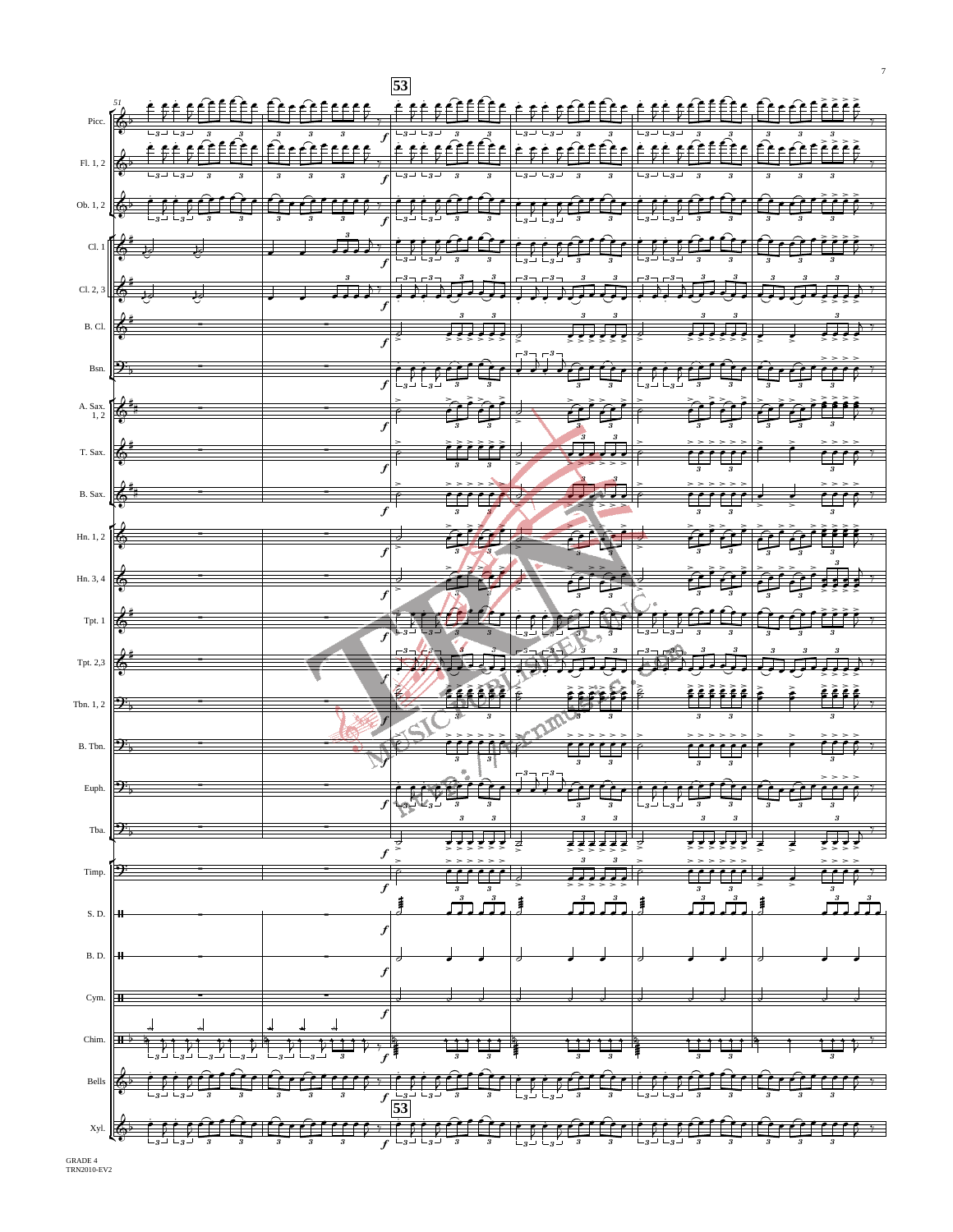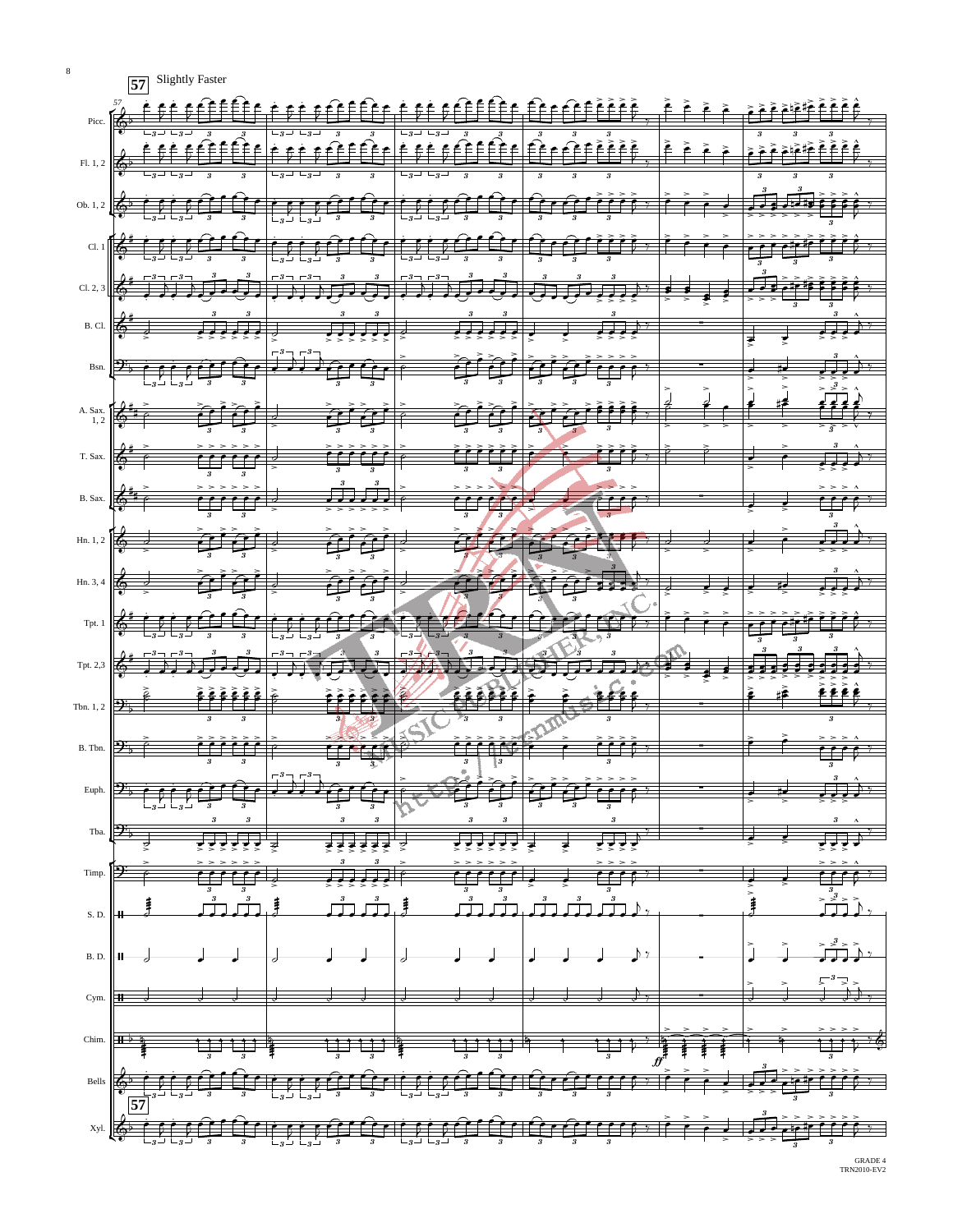#### Pirates, Pirates, Pirates (Mvt. 2)

"Resting With Me Treasure"

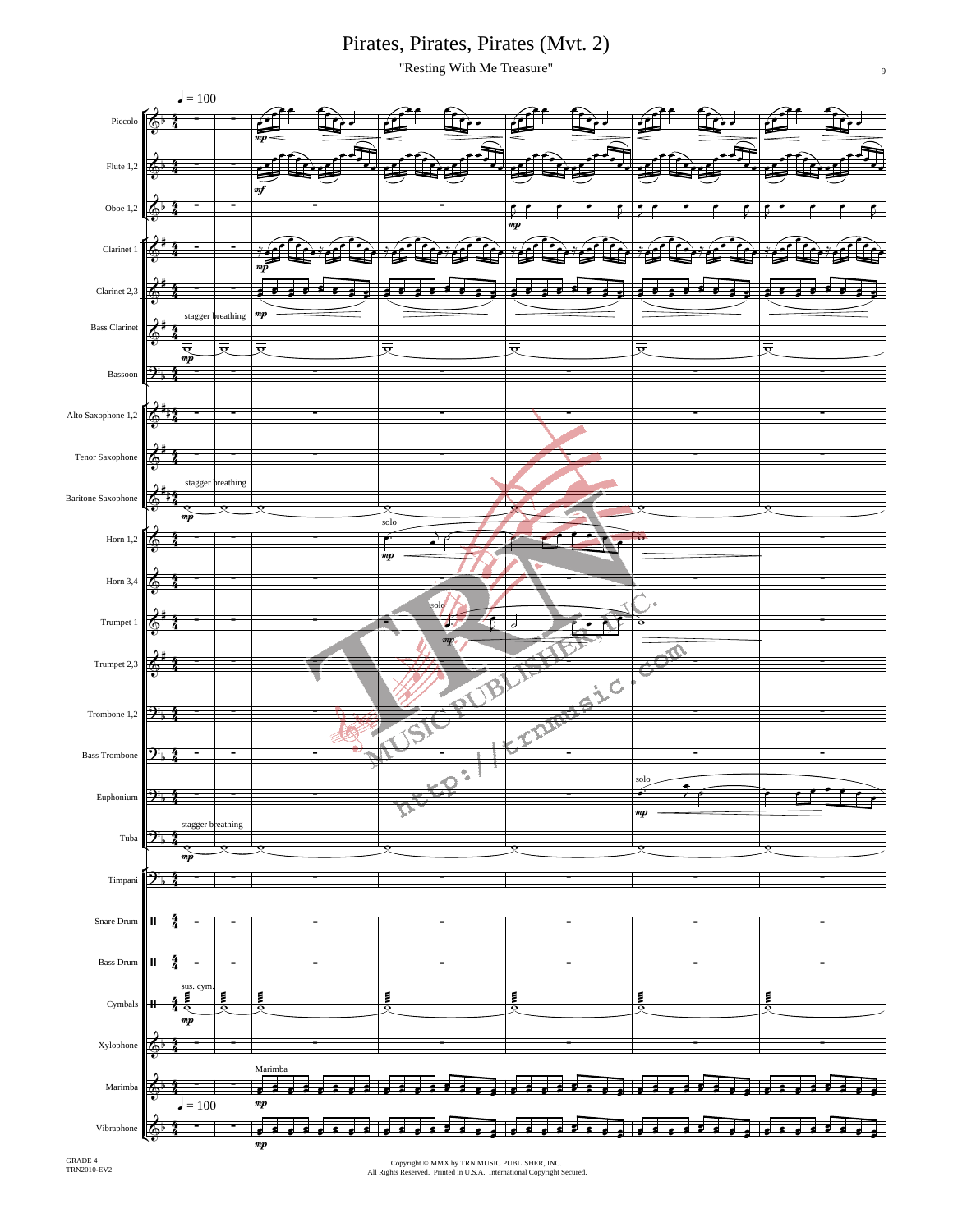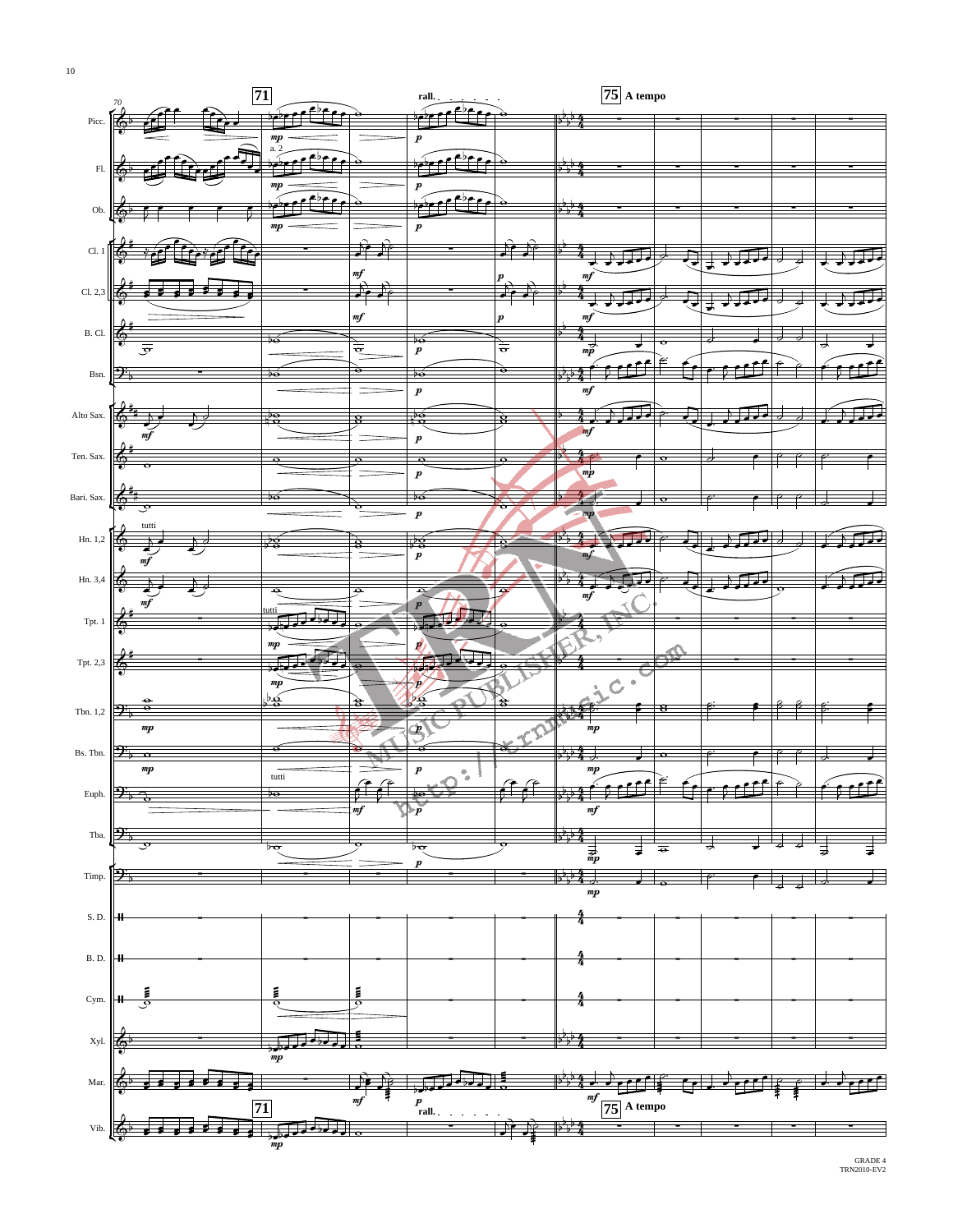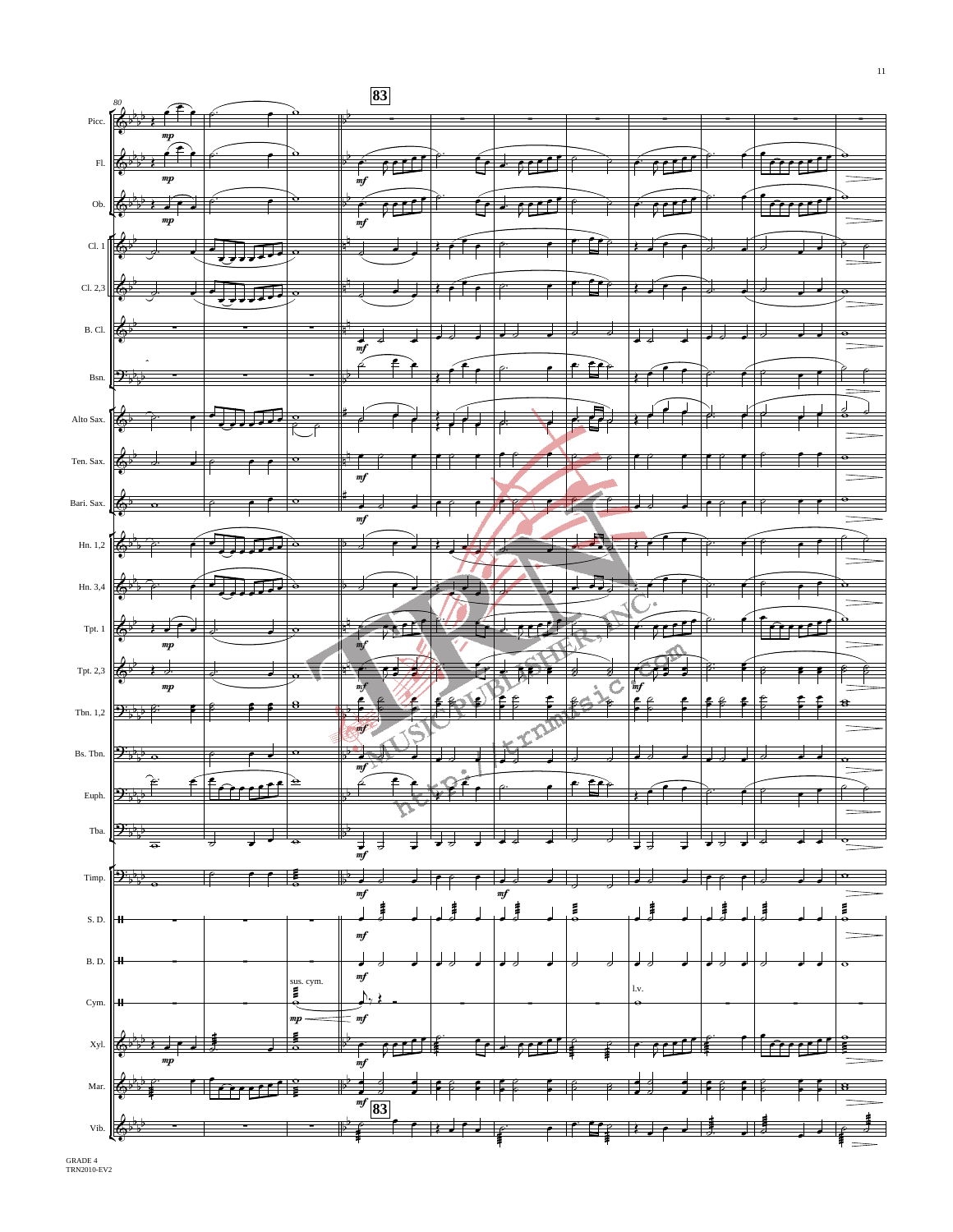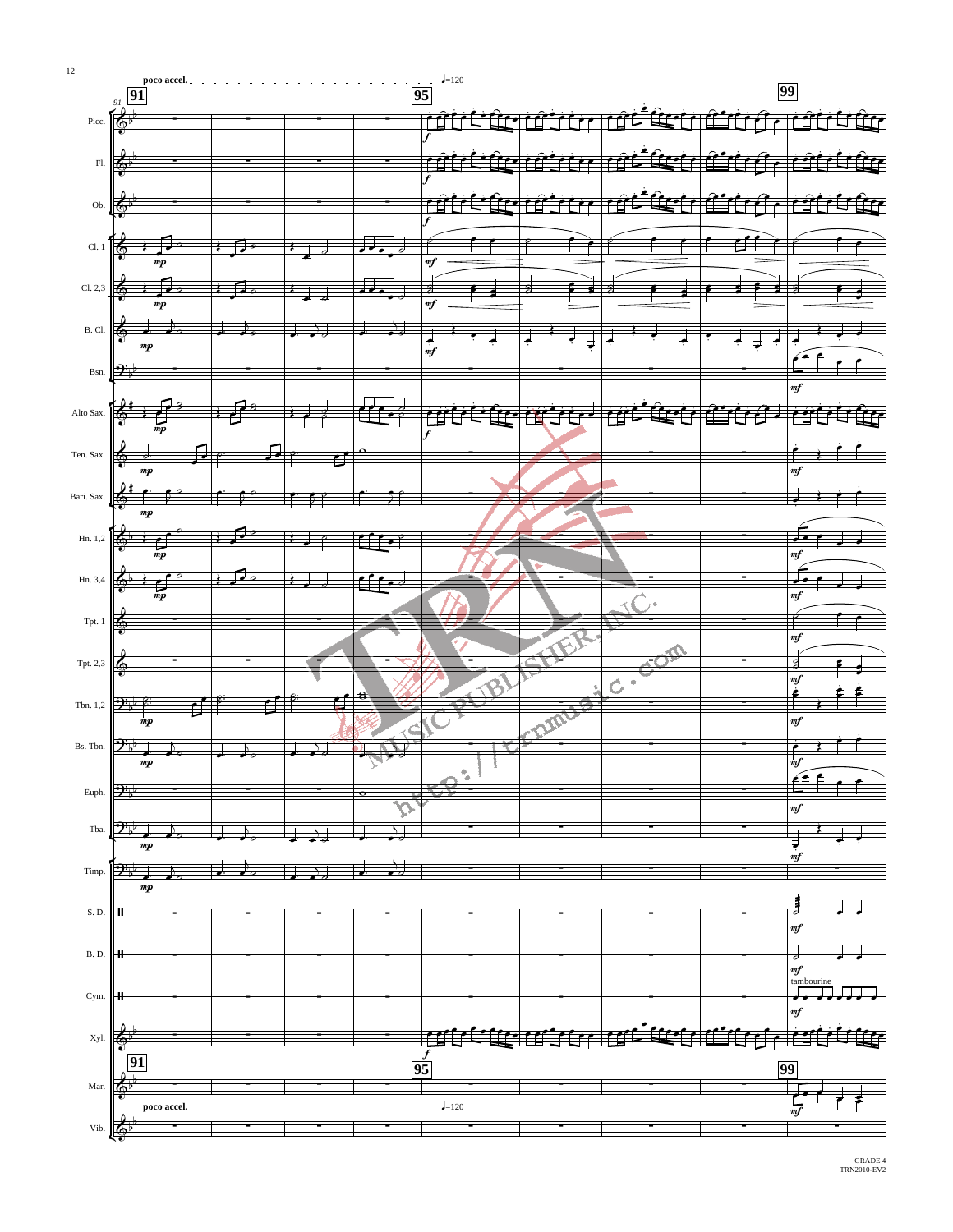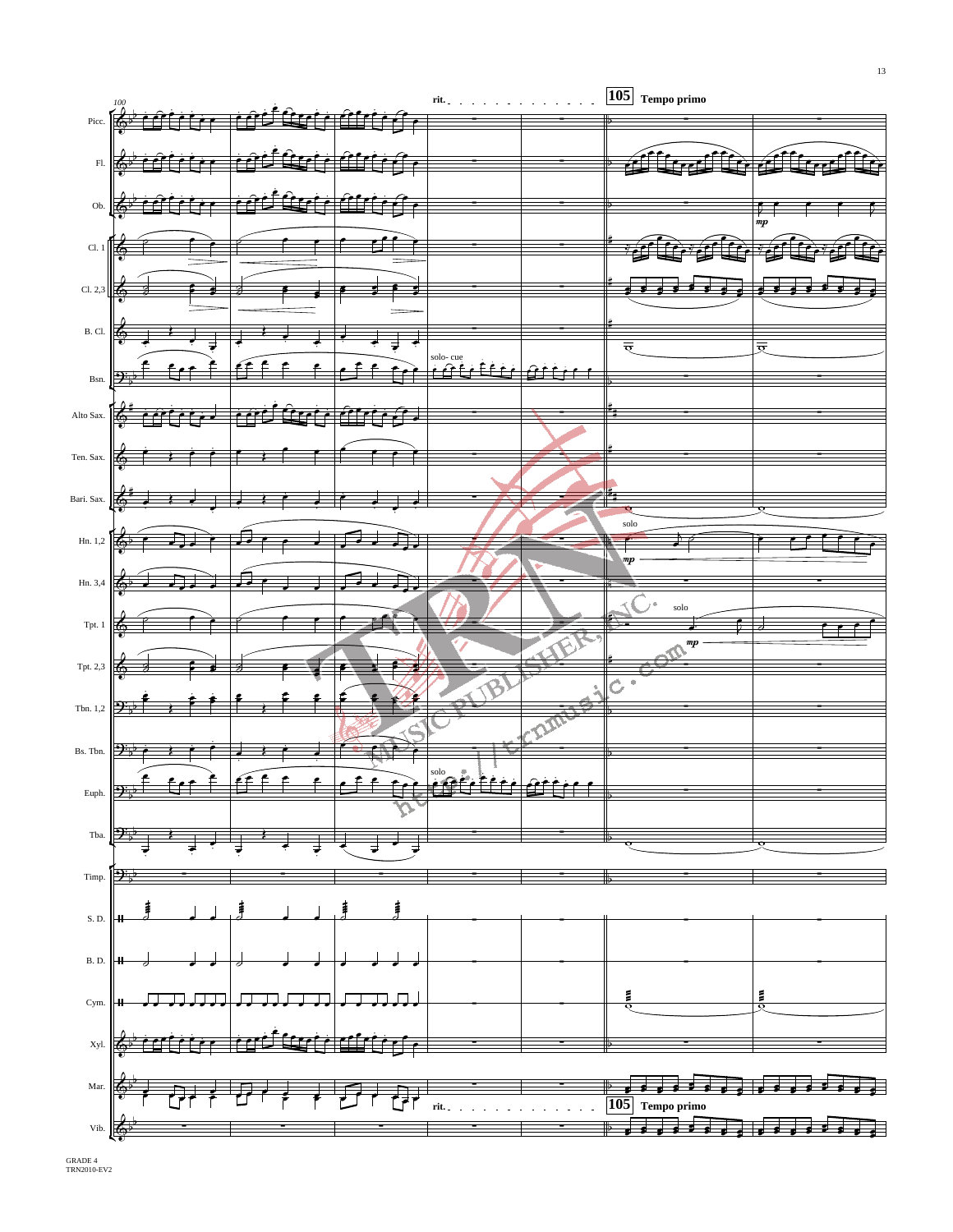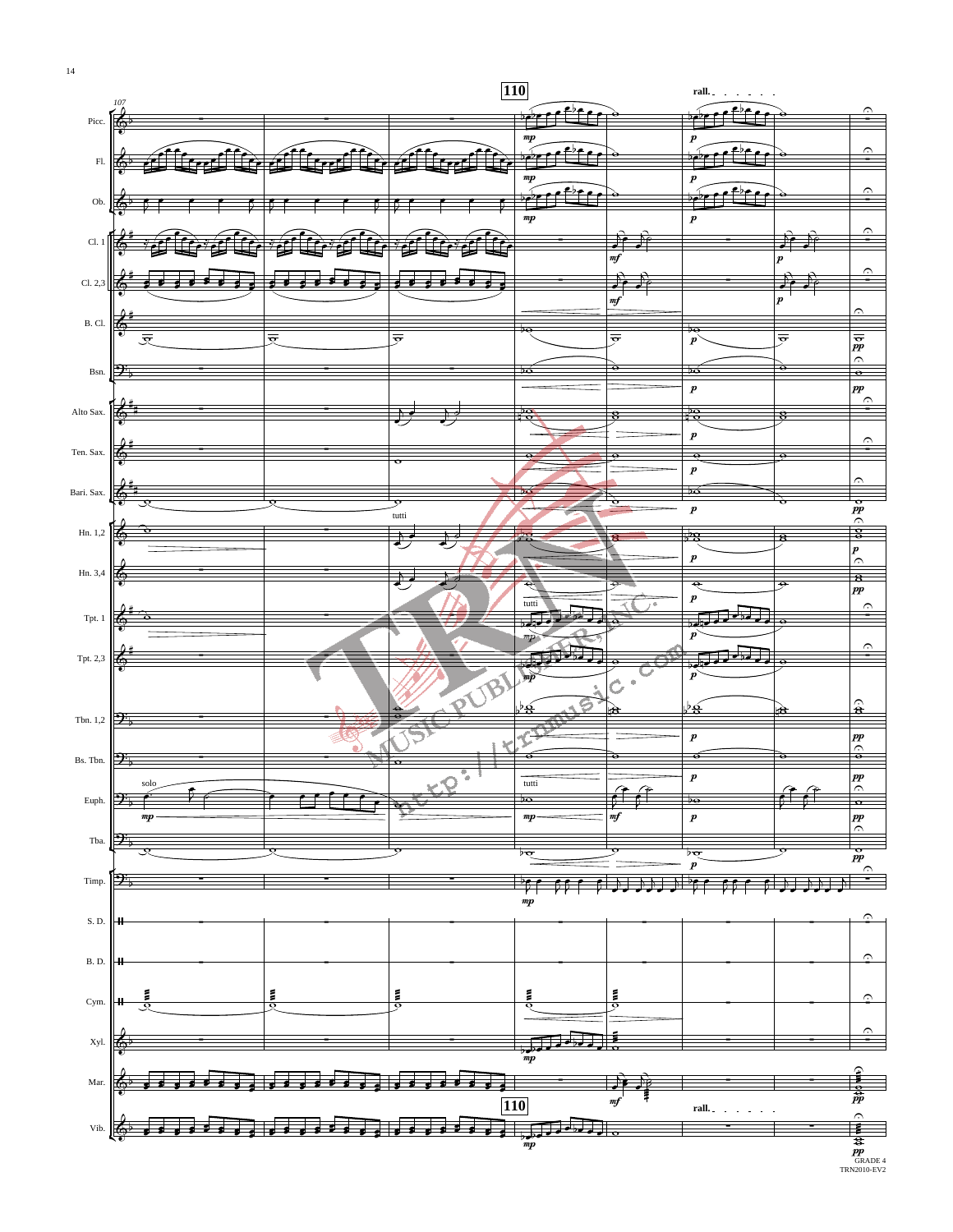

Copyright © MMX by TRN MUSIC PUBLISHER, INC. All Rights Reserved. Printed in U.S.A. International Copyright Secured.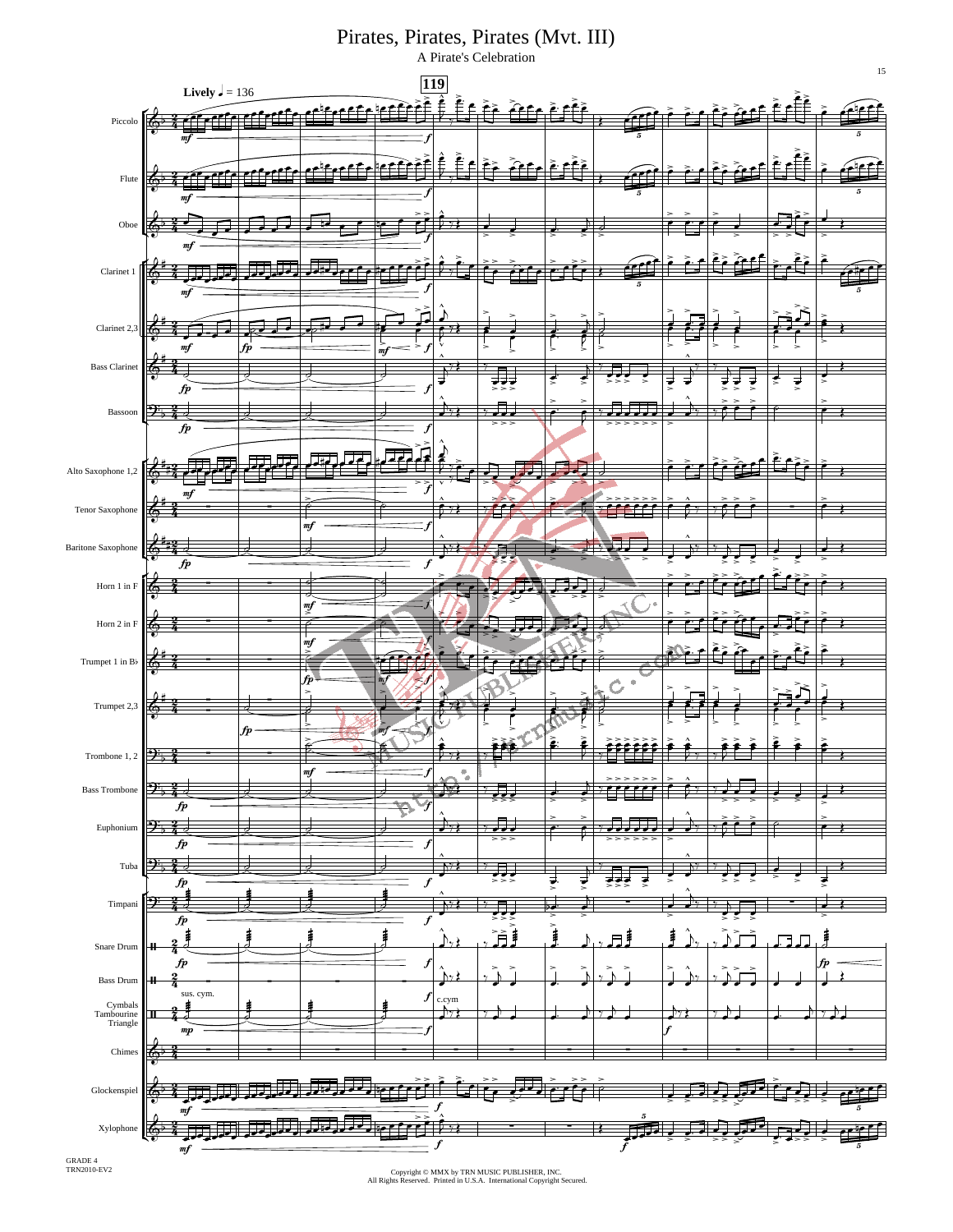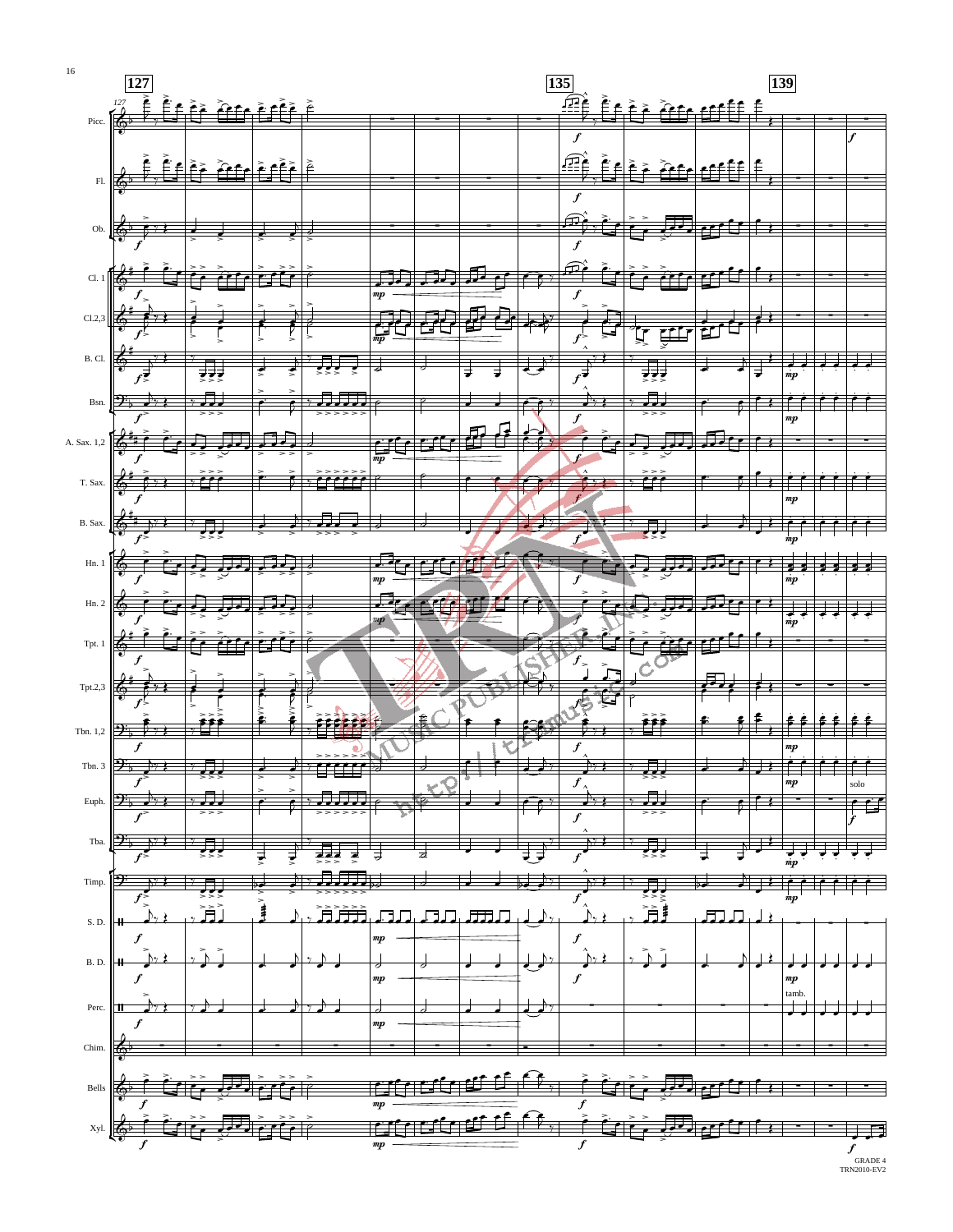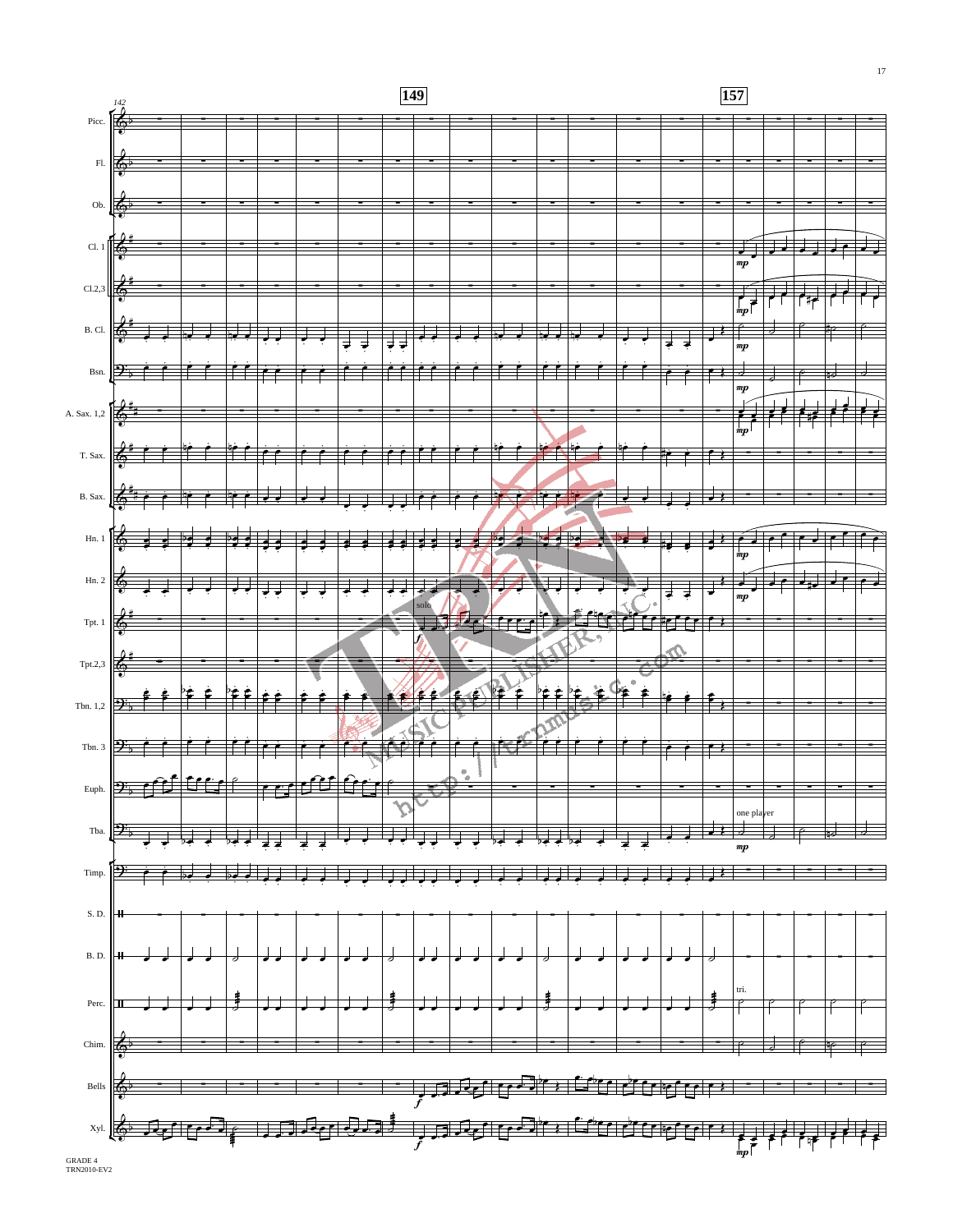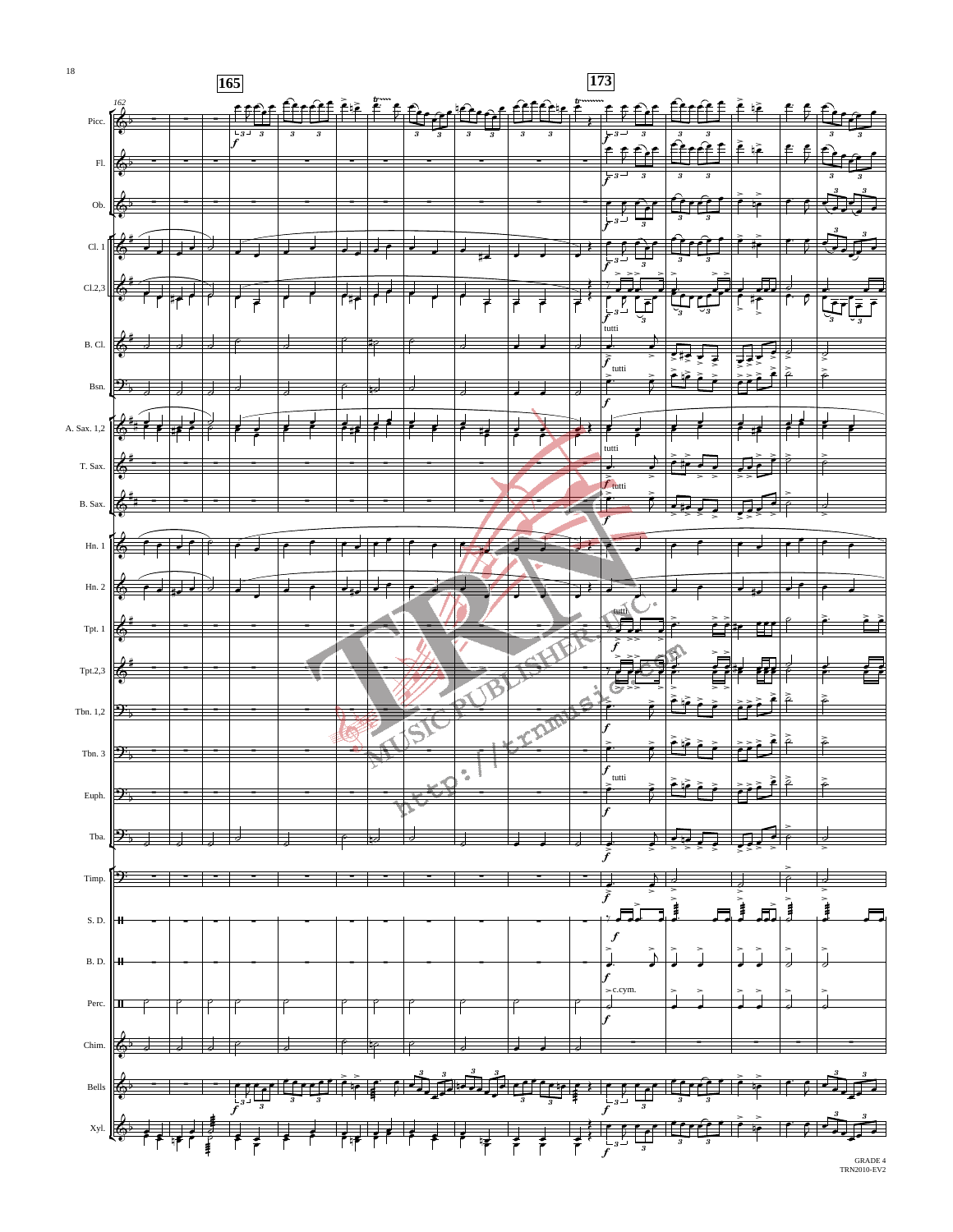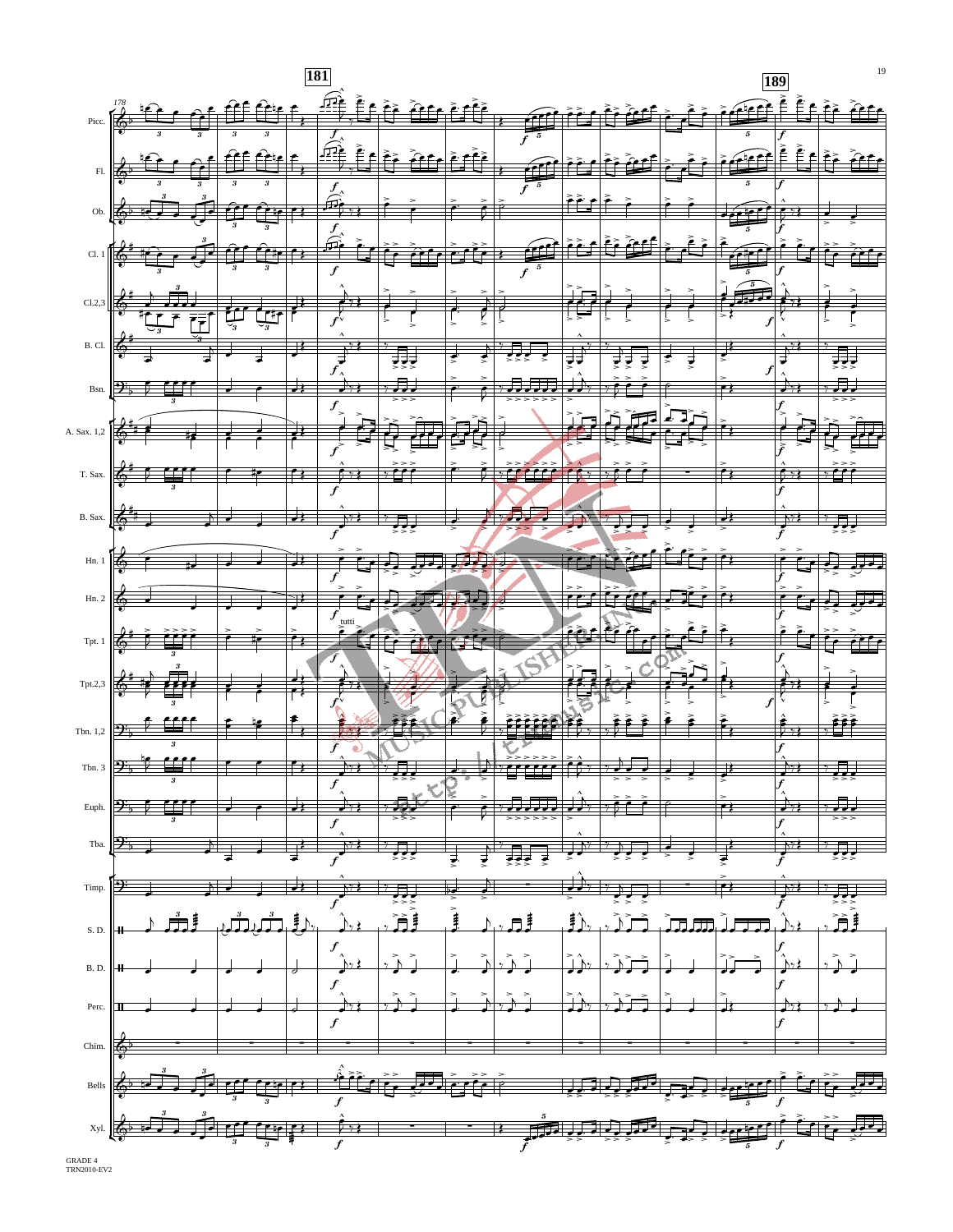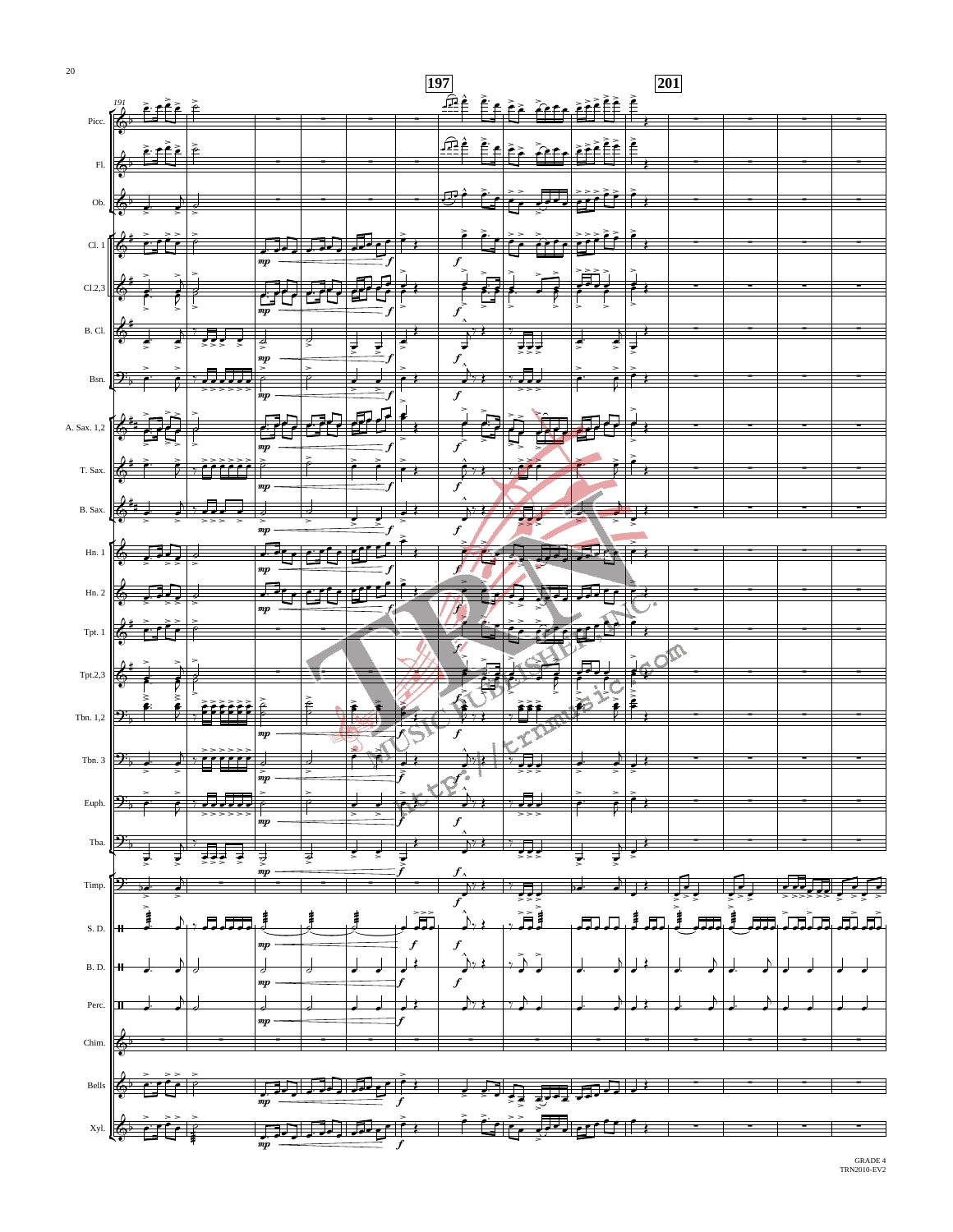